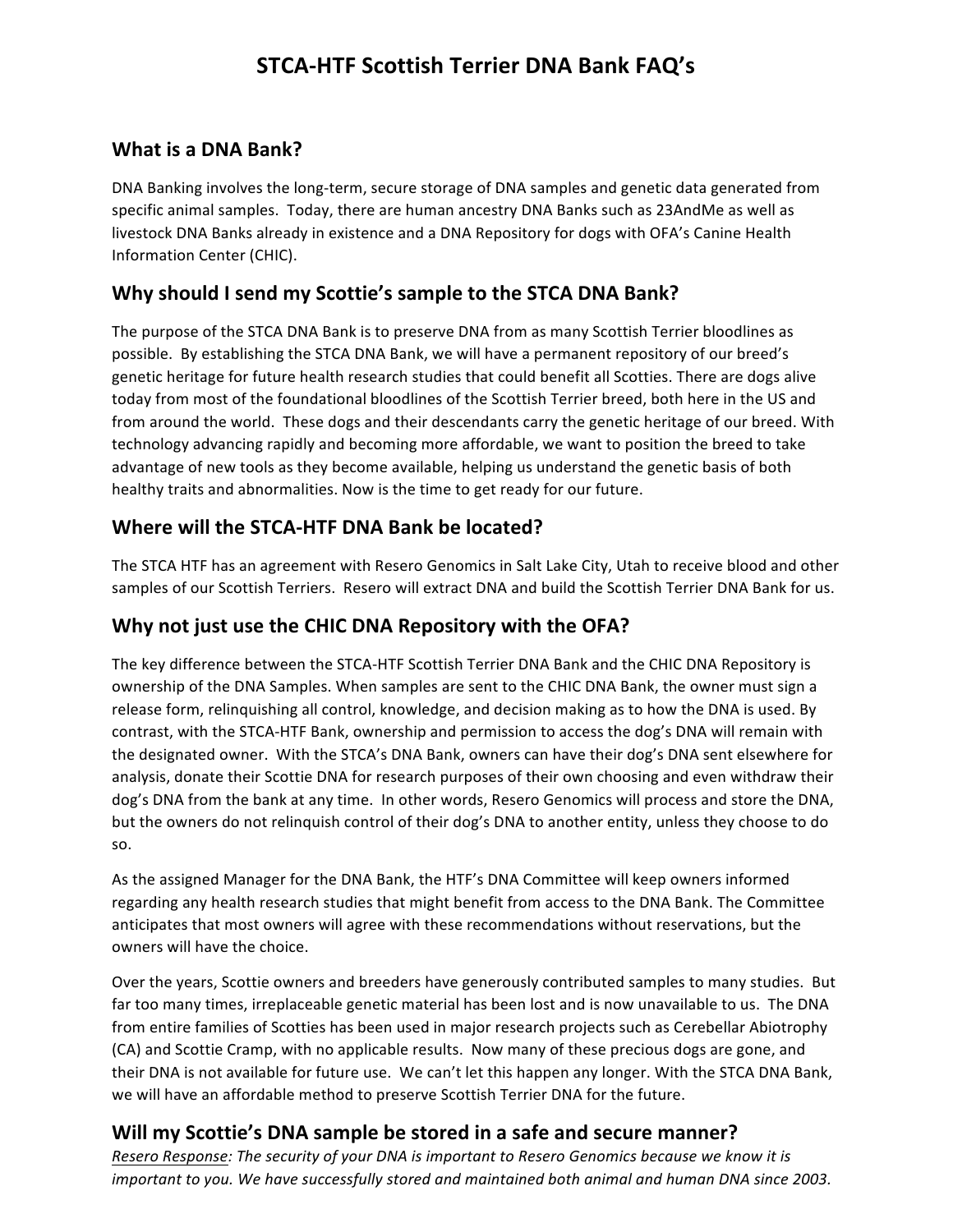We set criteria for our biobank with the intent of storing a DNA sample for over 50 years that meets the quality needs for genotyping and sequencing purposes. We have developed fail-safe methods to protect *against even the most unlikely catastrophic events. Two separate DNA samples using two different methods and two different locations will build a fail-safe system for the Scottish Terrier DNA Bank.* 

### **How are the DNA samples stored?**

Resero Response: We are able to offer storage in ultra-low temperature freezers, cryogenic liquid nitrogen tanks, and dehydration (dry) storage. We strive to store each DNA sample using two different *methods in two different locations providing back-up security of Customer DNA.* 

### How long can DNA samples be stored?

Resero Response: No one really knows! Maybe forever if properly handled. We use the best methods in the industry to preserve each sample for long term use. Integrity of the DNA is very important for correct *analysis* to derive the best information for you, the Customer. We quarantee high quality DNA for at *least* 50 years. Again, no one really knows. DNA is being discovered in frozen tundra that is many centuries old and still have enough integrity for valuable sequencing projects.

### **What happens to my DNA samples if Resero Genomics goes out of business?**

Resero Response: In the unlikely event that the Resero Genomics business is dissolved or sold, every *conceivable precaution is taken to protect your banked DNA that has been entrusted to us. In this circumstance,* we will notify you well in advance of any change in ownership or dissolution to give you *the option to re-direct your DNA to another location of your choice. This unlikely occurrence is explained in detail in our Standard Agreement.*

#### **Who owns the DNA and Data?**

Resero Response: You own all the DNA that is submitted to, or extracted by, Resero Genomics using your submitted samples. You own and control all information derived from the DNA by Resero. When you submit samples for processing, we will ask for ownership information. You will designate who the owner *is* and who is authorized to have access to the DNA. Ownership of the DNA will always fall to the entity designated in records kept on-file for each sample. Changes to that ownership will be properly updated as received from the ownership of the originating sample.

HTF Comment: The STCA HTF is listed as the Account Manager for each DNA Sample submitted to Resero Genomics. However, the User Provisions Agreement for participating in the STCA DNA Bank states that the dog's owner will retain control of their Scottish Terrier' DNA.

#### **Who has access to my samples?**

Resero Response: *You, the owner, decide who has access to your samples. At the time of submission,* you will grant Resero Genomics authorization to extract DNA, store, and maintain your samples under the named owner(s) of the DNA, and you will indicate who has future access. Resero Genomics will not access or use the DNA for any reason without consent from the owner(s) named. We will also not allow anyone else to access the samples without written consent of the owner. If access to the DNA is granted to the STCA-HTF, then the manager of the Scottish Terrier DNA Bank will be the contact person for updating Ownership and Access changes as needed. More details on this are being drafted by the STCA-*HTF.*

HTF Comment: The STCA HTF has established a DNA Committee that will oversee the STCA DNA Bank and will establish recommendations for HTF approval on how the DNA Bank samples will be used.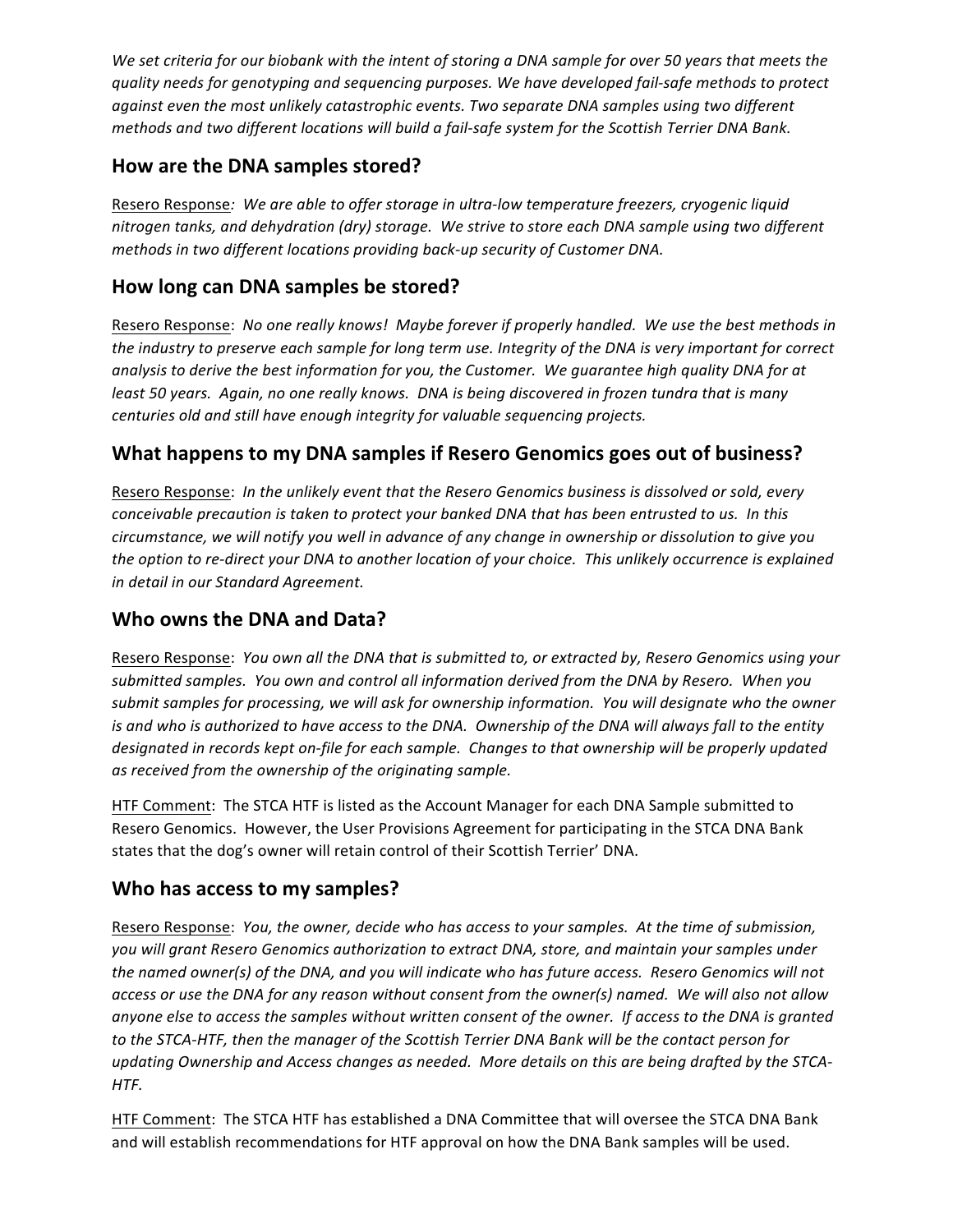### **Who decides how the samples are used?**

The HTF's DNA Committee will keep owners informed about all plans and proposed research projects. You (the dog's owner) retain ownership of your dog's samples and retain ultimate control of how these samples are used.

### **Can I transfer ownership of my samples?**

Yes. The owner can change ownership by providing written instructions to the HTF's DNA Committee. You will need to fill out, sign, and return a change of ownership form to the Account Manager designated by the STCA-HTF to oversee the Scottish Terrier DNA Bank. The DNA Committee will then provide instructions to Resero Genomics as appropriate.

#### How much does it cost to store canine samples?

There are two options available at Resero Genomics to Scottie owners:

**Option #1 The STCA-HTF Managed Account:** This account has been established with Resero Genomics, and will be maintained at no cost to you. You will be responsible for the collection of the blood sample by your veterinarian and mailing of the sample to Resero Genomics. Specialized blood collection tubes will be provided by STCA-HTF to allow room temperature storage and inexpensive mailing of the sample to Resero Genomics for DNA extraction. When you submit a sample, you (the owners) will sign a Resero Sample Submission Form and agree to include your dogs' DNA in the STCA-HTF Managed DNA Account with Resero Genomics. All costs for extracting the DNA and the yearly storage fees will be covered by the STCA-HTF. You will agree to allow the HTF to manage the account and to have access to the stored DNA for research purposes, but only with your consent after full disclosure of how the DNA will be used and how the information derived will be communicated.

In return for having all DNA banking fees paid by the HTF, you will complete an on-line application for the STCA-HTF Database and will also provide additional information about the dog, including contact information for any co-owners, the dog's registered name, AKC number, pedigree information, health history, etc. If the dog being entered into the database is not registered and thus has no AKC number, then a unique number will be assigned to it. All information on the dogs entered by the owner including names, registration, pedigree and other identification and health data will be viewable and searchable by the public. Personal contact information of the owner(s) entered in the Database will be kept in strict confidence and be available **ONLY** to the STCA-HTF DNA Database Admin and HTF Manager.

**Option #2 Individual Account:** This account will need to be established by you with Resero Genomics, and you will bear all costs for sample collection, DNA extraction and annual storage, and you will be billed directly by Resero Genomics for all samples submitted. The total annual storage cost for an individual account will depend on the number of samples in the customer's inventory. (All pricing information can be found on the Resero Genomics Banking Order Form.)

#### **Will my samples be used in research studies?**

Access to DNA by the STCA HTF DNA Committee for future health research is an integral part of the STCA-HTF Managed Account option. The HTF DNA Committee will research opportunities to have your samples involved in proposed research studies, and genetic researchers who are aware of the DNA Bank may request access to DNA samples or genetic data for their research projects. However, access will not be granted without the consent of the owners and full disclosure to the STCA membership about the study and how it could benefit the Scottish Terrier breed.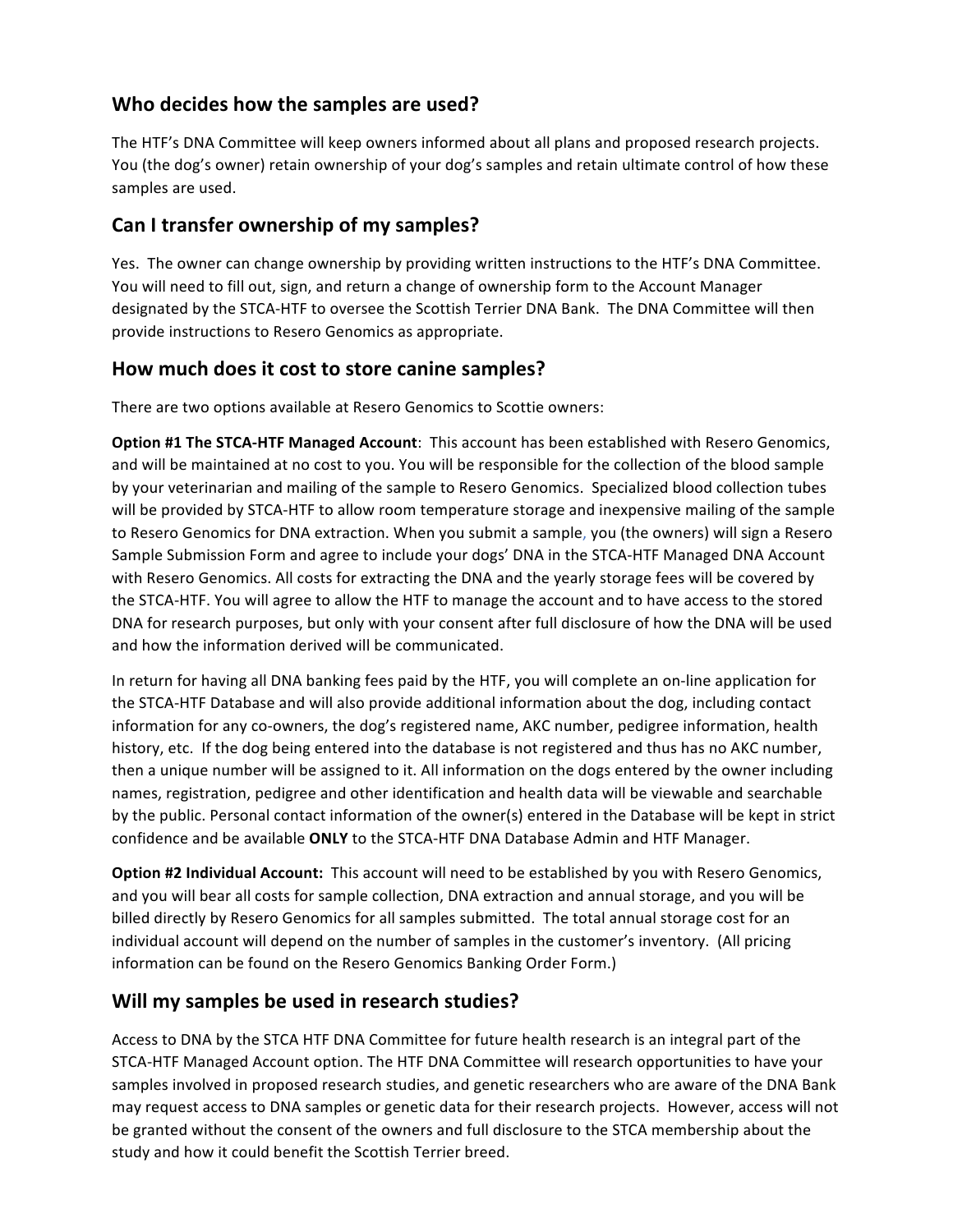### Will I receive data or test results if my samples are used in a study?

This will depend on the study and the arrangements made with the researcher. The researcher requesting access to your samples will first submit a proposal. The STCA-HTF DNA Committee will review the project plan and verify the researcher's credentials to ensure that this study will be beneficial to the Scottish Terrier breed. This information will then be communicated to you, and you will have the option to opt out of participating in the study.

### How secure is the Database managed by the HTF?

Contact information for owners and supporting veterinary records will be maintained in a secure database monitored and verified by the appointed HTF Admin and a select STCA HTF DNA Committee. Dog owners will have access to create an account, enter and update their own dogs' data using a secured log-in process.

### **What information in the Database will be available to the general public?**

Each dog's identity and associated health information will be viewable and/or searchable by the general public. This means that registered names, sire and dam, identifying information, and all health history listed by the owner will be available to the public. Health information listed by the owner will be considered anecdotal until supporting diagnostic documents have been received. Any supporting veterinary records submitted by the owner to document the record will be archived for research verification purposes and **will not** be available to public view. Names and contact information of the owner(s) will not be viewable or searchable by the public and will be kept strictly confidential. There will be a designated overseer (STCA-HTF Scottish Terrier DNA Bank manager) of the entire database to review aggregate data and track significant trends in the population of Scotties with respect to reported health issues and genetic disease incidence. Owner names and contact information will be used in private communications by the DNA Committee to keep owners informed.

### **Can I order genetic testing from Resero using my banked DNA samples?**

Resero Response: *Yes. DNA from your banked samples can be used for genetic testing in the future, eliminating* the need to recollect and extract the sample for testing. Resero is constantly updating the list *of available tests for all species. By having stored DNA on your dogs, you will NOT need to collect a* sample from your dog again. It is done and sample DNA will be available for several hundred DNA tests *and for future sequencing efforts if needed.*

# **Does Resero currently offer genetic tests accepted by OFA for the Scottish Terrier CHIC Registry?**

HTF Comment: Yes. The OFA has approved Resero as an accepted lab to offer the DNA tests currently required by the STCA for Scotties in the CHIC Registry. At this time, Resero will offer the von Willebrand Disease (vWD) and Craniomandibular Osteopathy (CMO) tests and any other DNA test that may become a requirement or an option for CHIC certification in the future. The CHIC registry will remain a searchable registry option for Scottie breeders and owners to record their test results and earn a CHIC number for each of their dogs.

### Can I send my samples to another genetic testing company for testing?

Resero Response: *Yes. You can transfer a sample of the DNA stored on your dog to any entity you choose,* provided that there is enough DNA in storage to meet the amount required by the third-party *lab.* Once the samples have left the DNA Repository, we can't guarantee quality or safety of the sample